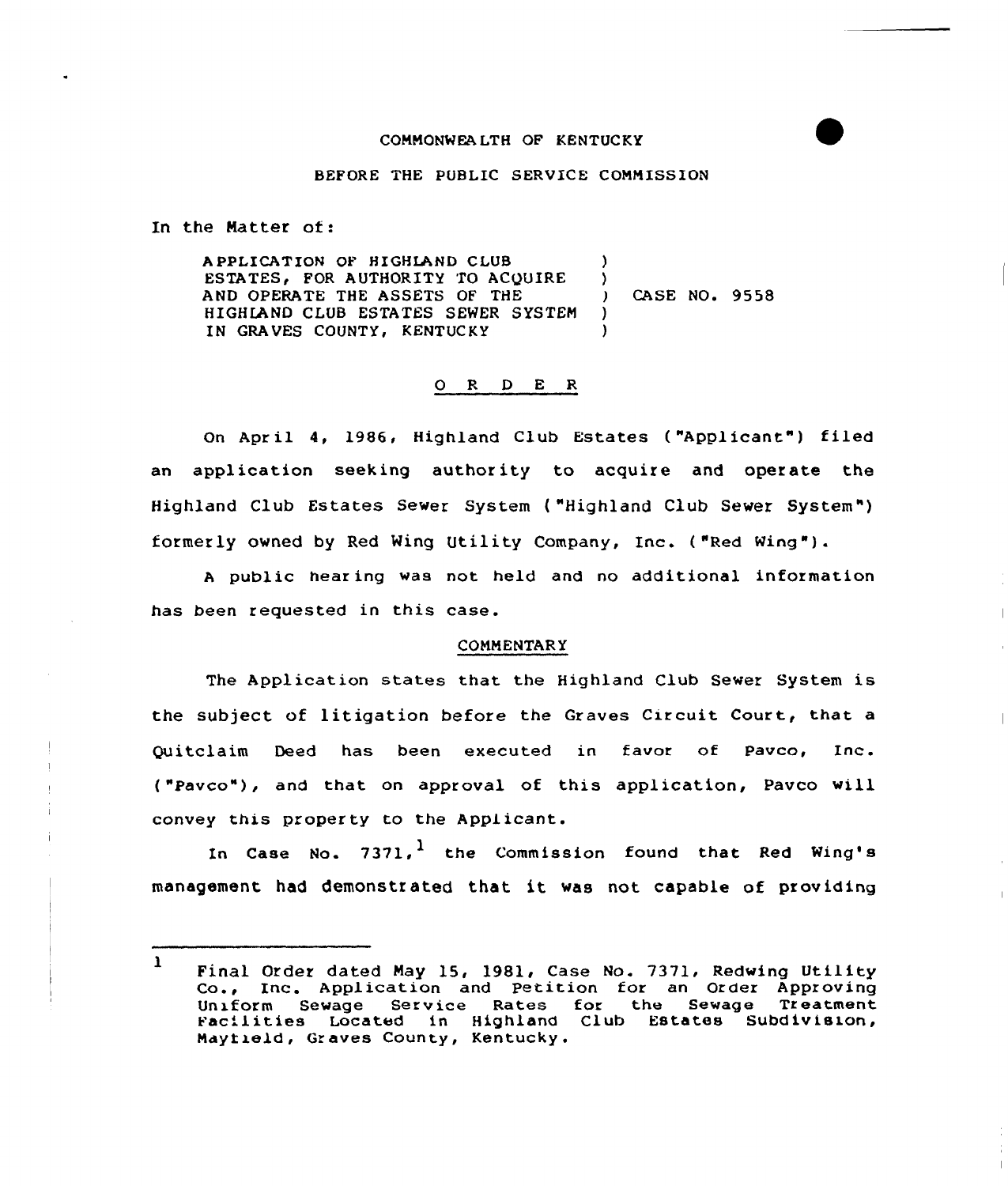efficient, prudent and reasonable utility operations and ordered the third-party beneficiary agreement invoked. In that proceeding, the Commission questioned the reliableness of the financial data presented by Red Ning and the basis for allocating  $\mathop{\mathsf{operating}}$  expenses common to Red Wing and an affiliate. Therefore, the Commission has determined that the transfer is in the best interest of the customers.

However, based on the application, it is apparent to the Commission that the potential exists for commingling of assets and expenses of the utility and other commonly-owned business entities. The Applicant stated that a separate account fund and separate books of account would be maintained for the utility; that these would be maintained in accordance with the Uniform System of Accounts for Sewer Utilities ("USoA"), prescribed by the Commission; that Robert Woodsmall will be the manager and that the personnel, equipment, bookkeeping and management skills of Pavco would be of use in attending the facility.

Pavco is a construction firm in which the partners of Highland Club Estates, the Applicant, have business interests. In addition, Robert Woodsmall, who will manage the system, is an officer of Pavco. Since the USoA requires that separate records be maintained for utility operations, Applicant is hereby notified that since employees and tacilities of a non-regulated business will be shared, it will be essential to keep records adequately detailed to allocate or specifically identify the expenses of the Applicant and those of other affiliated businesses.

 $-2-$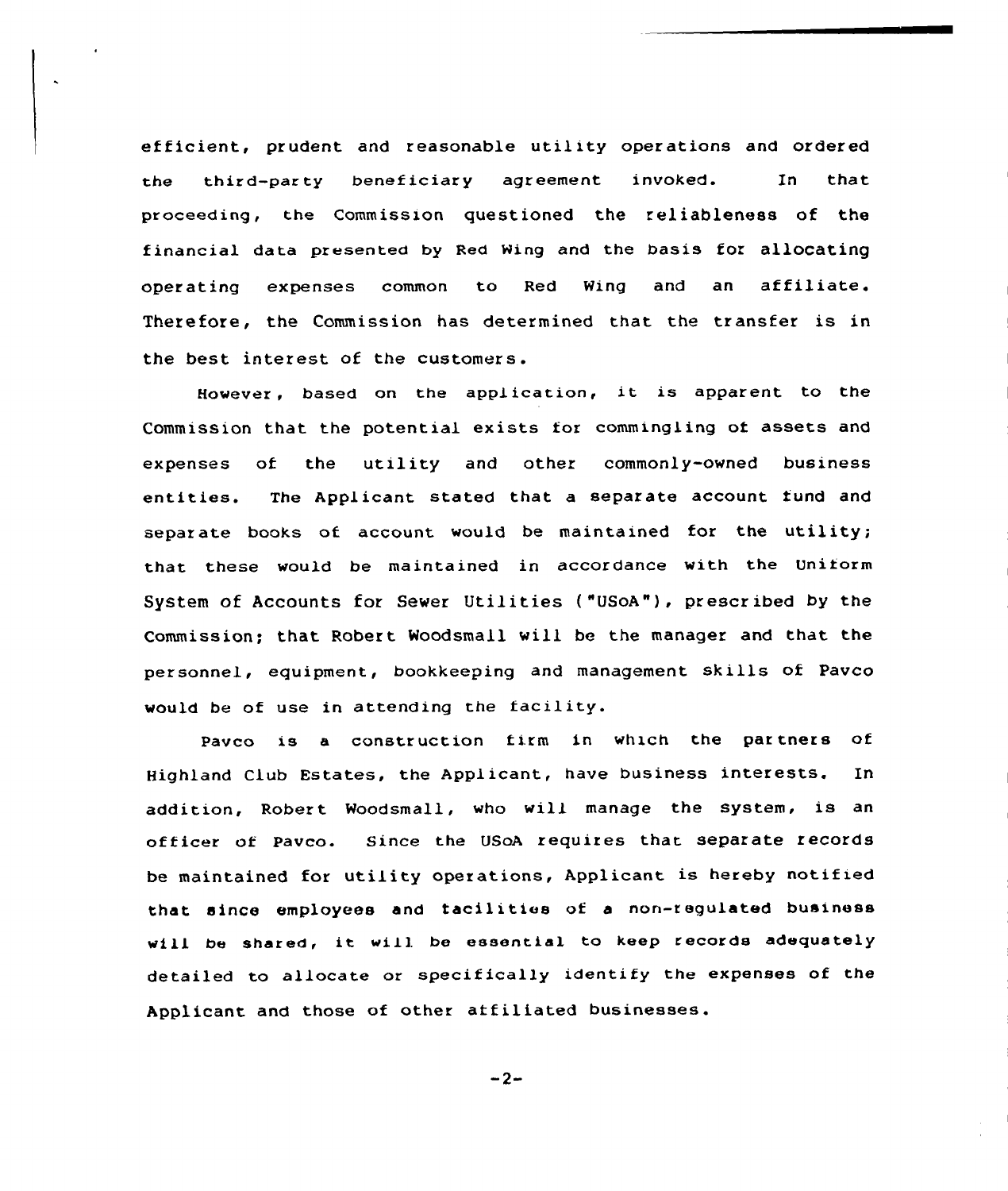Applicant should file with the Commission. no later than 90 days from the date of this Order, a plan detailing the manner in which it proposes to account for and allocate the expenses. To facilitate the recordkeeping and allocation requirements, the Commission suggests that Applicant consider a written operating or service agreement that can establish the basis for expense allocation. The Commission staff is available to assist with the details of such an agreement should Applicant need assistance in designing an arrangement that would be acceptable for accounting pur poses.

Applicant has also proposed the accounting entries to record the purchase. In Case No. 7568,<sup>2</sup> Robert Woodsmall, a developer of Highland Club Estates, testified that the developers agreed to put in the sewer system and give it to Red Wing. Based on the evidence of record and the annual repor ts on file, the Commission finds that the proposed entries are not in accordance with the UsoA. Accounting for an acquisition, in accordance with the USoA includes:

1. Recording the utility plant acquired at its or iginal cost to the person first devoting it to public service, estimated if not known, in the appropriate utility plant in service accounts;

 $2<sup>1</sup>$ Final Order dated October 31, 1980, Case No. 7569, Application of Red Wing Company, Inc. for an Increase in Rates for the Sewage Treatment Facilities Located in Gateway Subdivision, Marshall County; Golden Acres Subdivision, marshall County; Blandville Estates, McCracken County; Green Acres Subdivision,<br>McCracken County; Fieldmont Estates, McCracken County; McCracken County; Fieldmont Holitield Estates, Graves County.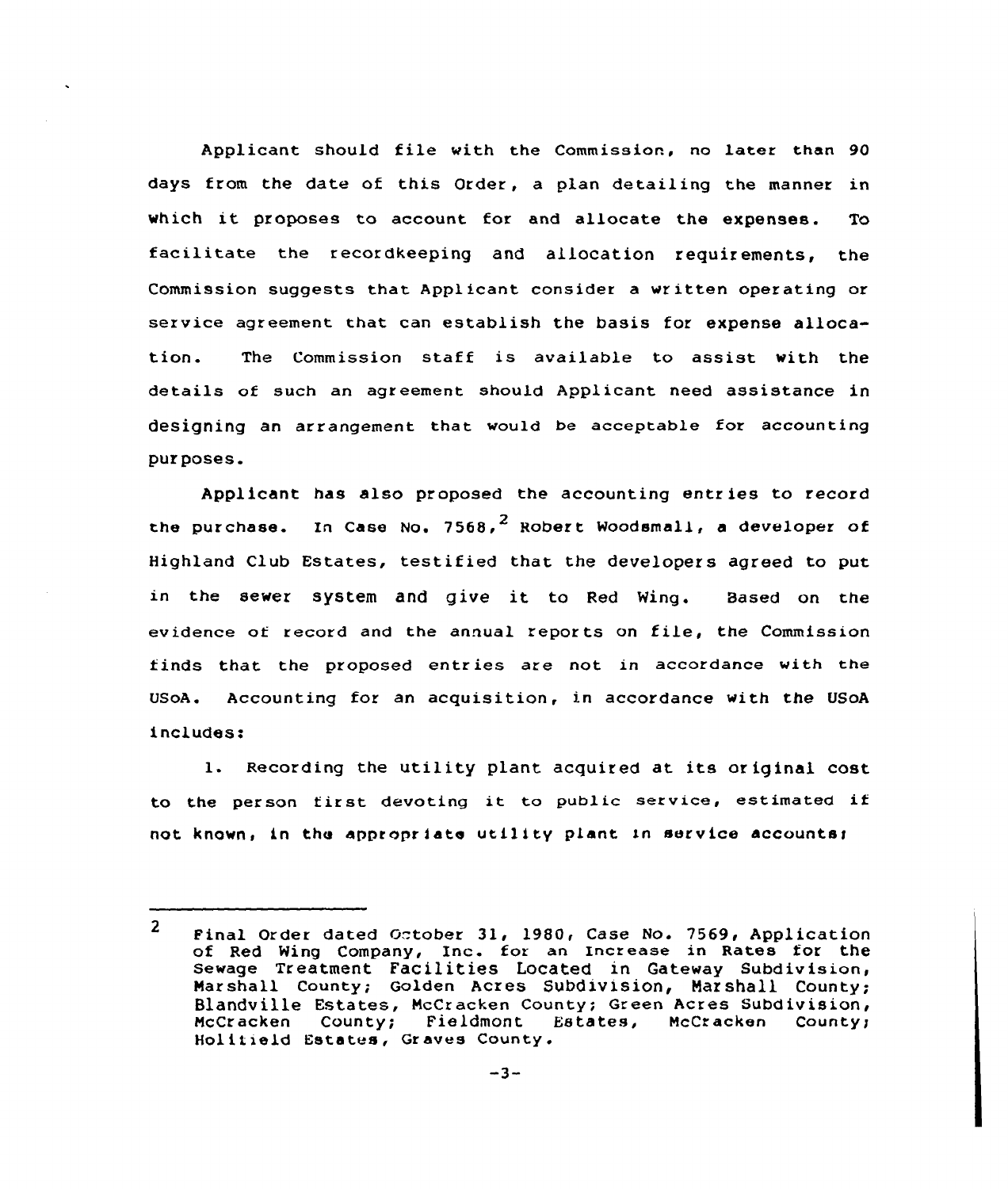2. Crediting the requirements for accumulated provision for depreciation and amortization applicable to the original cost of the properties acquired to the appropriate account for accumulated provision for depreciation and amortization;

3. Transferring the cost of any nonutility property to Account 121, Nonutility Property;

4. Crediting contributions in aid ot construction to Account 271, Contributions in Aid of Construction; and

5. Including xn Account 108, Utility Plant Acquisition Adjustment, any difference between the purchase price and the original cost of the utility plant and nonutility property less the amounts credited to accumulated depreciation and amor tization reserves and contrioutions in aid of construction.

Therefore, the Commission has determined that the following entries should be reflected on Applicant's books to record the effects of the transfer:

| Utility Plant Purchased or Sold<br>Cash                                      | S <sub>1</sub> , 500 | \$1,500  |
|------------------------------------------------------------------------------|----------------------|----------|
| To record the purchase.                                                      |                      |          |
| Plant in Service<br>Utility Plant Purchased or<br>Sold                       | \$60,740             | S60,740  |
| To record the original cost<br>of the plant.                                 |                      |          |
| Utility Plant Purchased or Sold<br>Accumulated Provision for<br>Depreciation | \$19,994             | \$19,994 |
| To record the accumulated<br>depreciation through June 30,<br>1986.          |                      |          |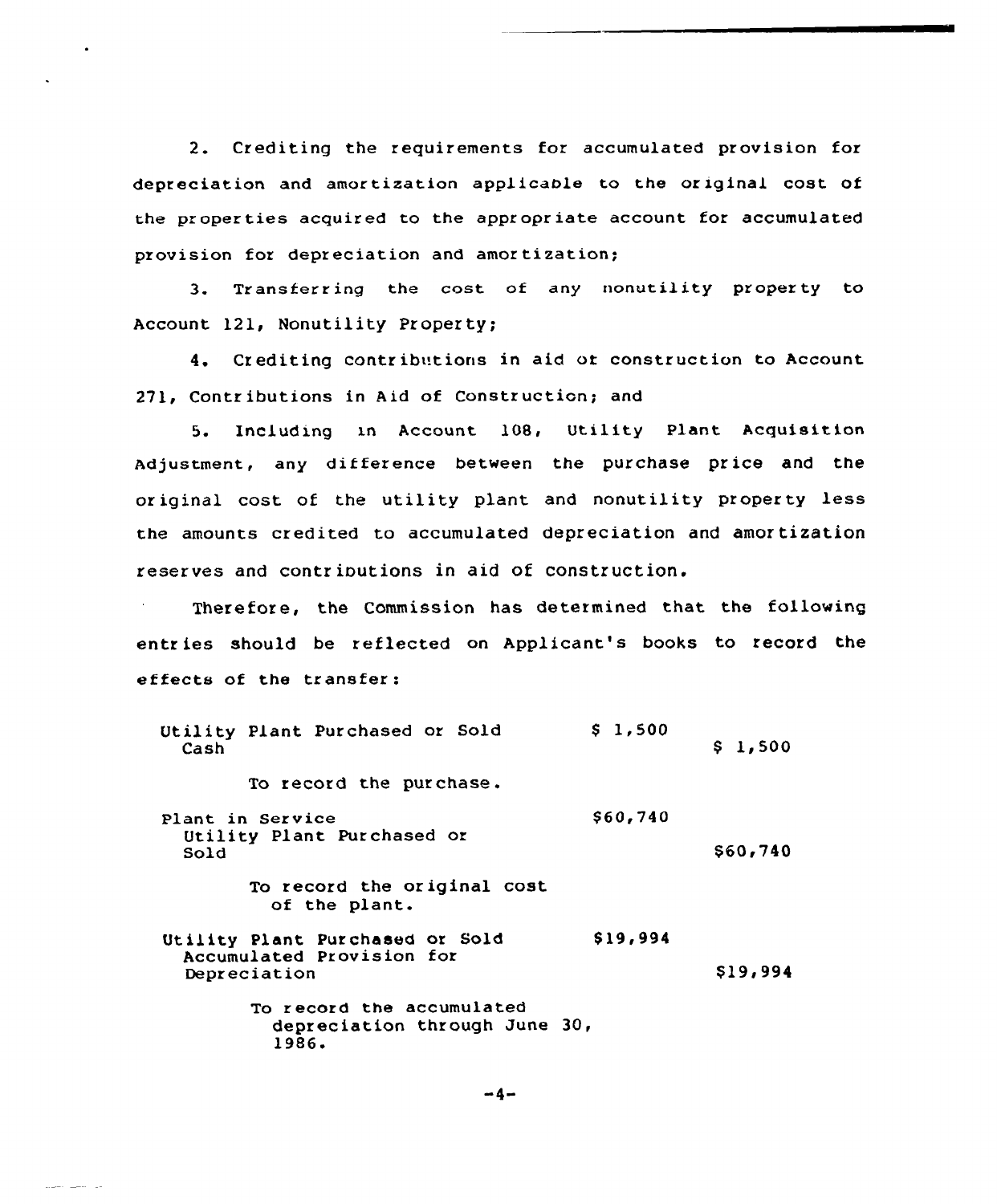Utility Plant Purchased or Sold Contr ibutions in aid of Construction \$ 60,740 \$ 60,740 To record the contributions associated with the plant. Utility Plant Acquisition Adjustment Utility Plant Purchased or Sold \$ 21,494 \$21,494

To record the acquisition<br>adjustment.

In its determination of the entries that should be reflected on Applicant's books, the Commission has based its calculations on the following information:

1. The original cost of \$60,740 as reported by Red Wing in the 1980 Annual report.

2. Depreciation has been computed from December 31, 1979, through June 30, 1986, based on <sup>a</sup> 20-year life.

3. The entire original cost of the plant was contributed by the developers to Red Wing.

In lieu of a third-party beneficiary agreement, Applicant has filed a letter of credit in the amount of  $$1,000$  stating that this amount should be adequate to operate the system for 6 monrhs. This letter of credit expires March 31, 1987. The Commission generally requires a third-party beneficiary agreement in order to assure continuous operation oi sewage treatment facilities. However, in the absence of accurate histor ical operating expenses and based upon the fact that the partners in Highland Club Estates also own the subdivision served by Applicant, the Commission has determined that sufficient evidence of financial integrity has

 $-5-$ 

 $\pm$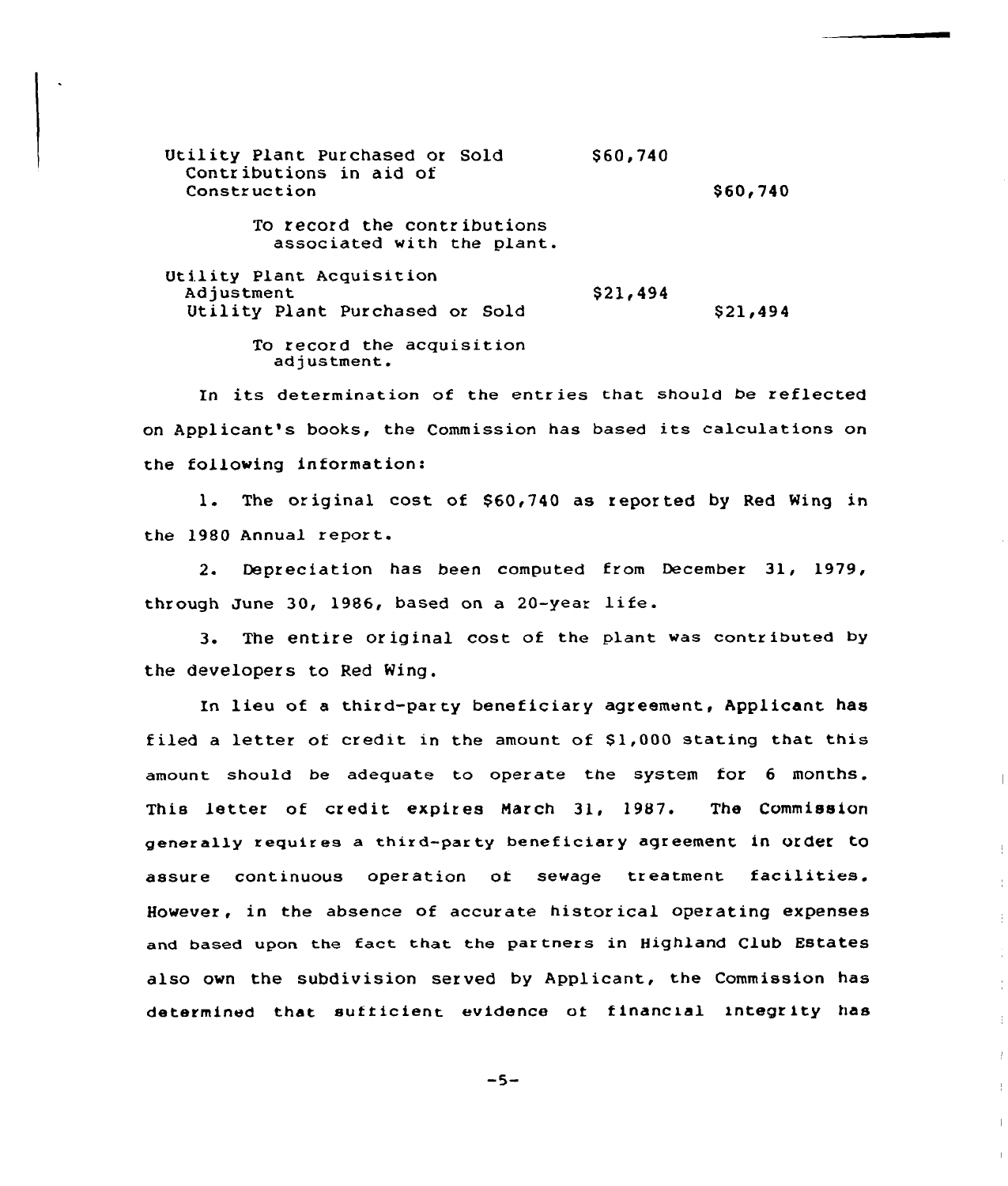been demonstrated for the per iod covered by this letter of credit. Applicant is hereby notified that within 90 days from the date of this Order <sup>a</sup> copy of <sup>a</sup> valid third-party beneficiary agreement, <sup>a</sup> letter of credit coextensive with the operation of the utility under the ownership of Applicant or other evidence of financial integrity that will ensure the continuity of sewage service beyond Narch 31, 1987, should be filed.

## SUNNARY

The Commission, after consideration of the evidence of record and being advised, is of the opinion and finds that:

l. Applicant is ready, willing and able to own, operate and provide adequate and reliable service to the customers presently served by Highland Club Sewer System.

2. Pavco will convey the total plant to Applicant in exchange for Applicant's investment of \$1,500.

3. Applicant has adopted the tariffs, rates, rules and regulations filed with the Commission by Red Wing for furnishing sanitary sewer service to its customers and these are the only rates, rules and regulations approved by the Commission.

4. <sup>A</sup> third-party beneficiary agreement for this sewage treatment facility has not been entered into but sufficient evidence of financial integrity has been shown by alternative means through March 31, 1987.

5. Applicant shall file a copy of a valid third-party beneficiary agreement, a letter of credit coextensive with the operation of the utility under the ownership of AppLicant or other

 $-6-$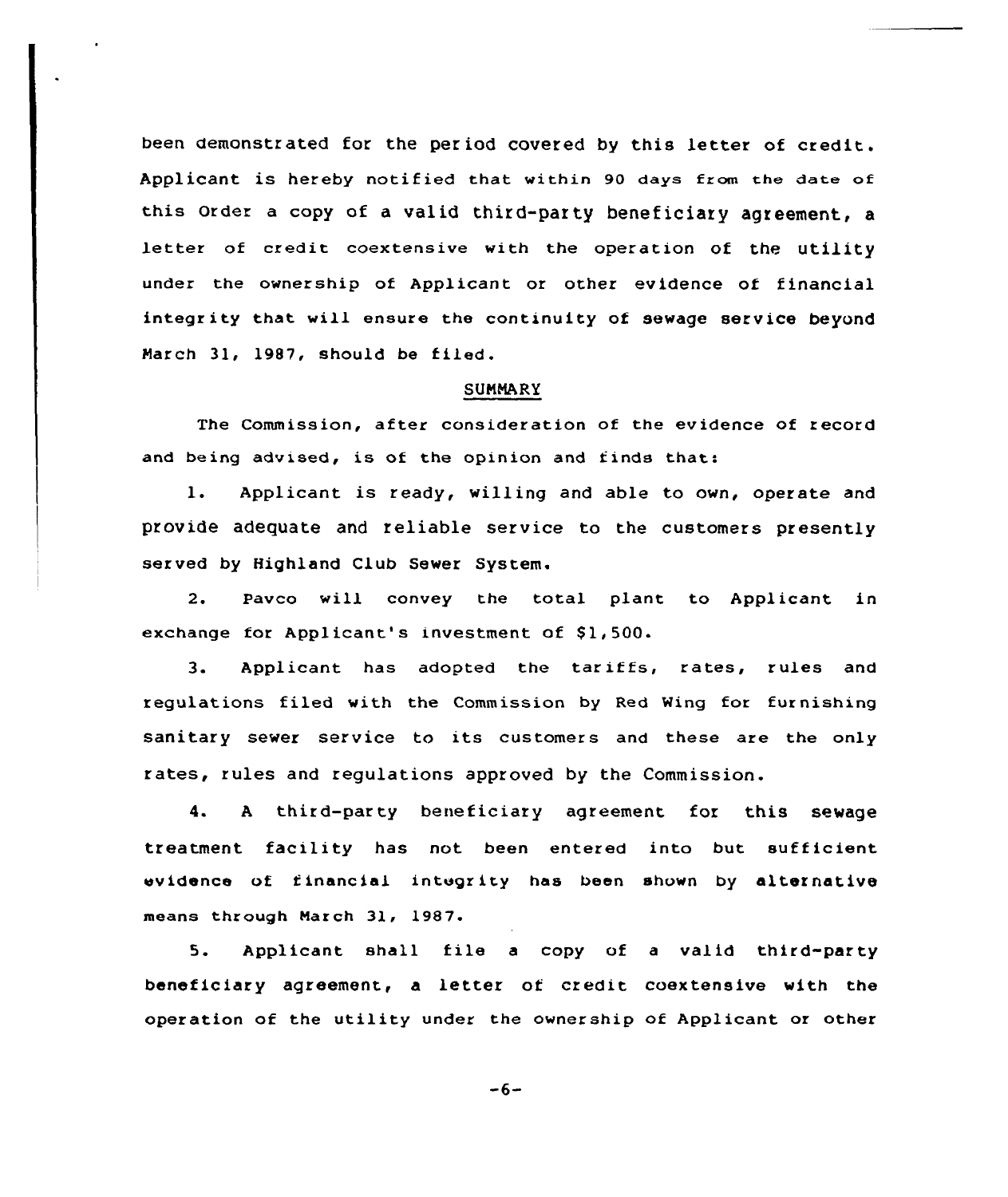evidence of financial integrity that will insure continued sewage service beyond March 31, 1987.

6. Applicant should maintain its books of account in accordance with the USoA prescribed by this Commission.

7. The accounting entr ies to record the purchase as proposed by Applicant are incorrect and should be those set forth herein. If Applicant proposes to deviate from the entr ies set forth, the proposed entries and reason for deviation should be filed with the Commission within <sup>30</sup> days from the date of this Order .

8. Applicant should file a plan with the Commission detailing the manner in which it proposes to account ior the operations of the utility, including the allocation of expenses, within 90 days from the date of this Order .

9. The transfer of the assets should be approved since Applicant is ready, willing and able to own and operate the sewage treatment facilities.

IT IS THEREFORE ORDERED that:

1. The transfer of assets to Applicant be and it hereby is approved.

2. Applicant shall file with this Commission, within 90 days of the date of this Order, a copy of a valid third-party beneficiary agreement, a letter of credit coextensive with the operation of the utility under the ownership of Applicant or other evidence oi financial integrity that will insure continued sewage service beyond March 31, 1987.

 $-7-$